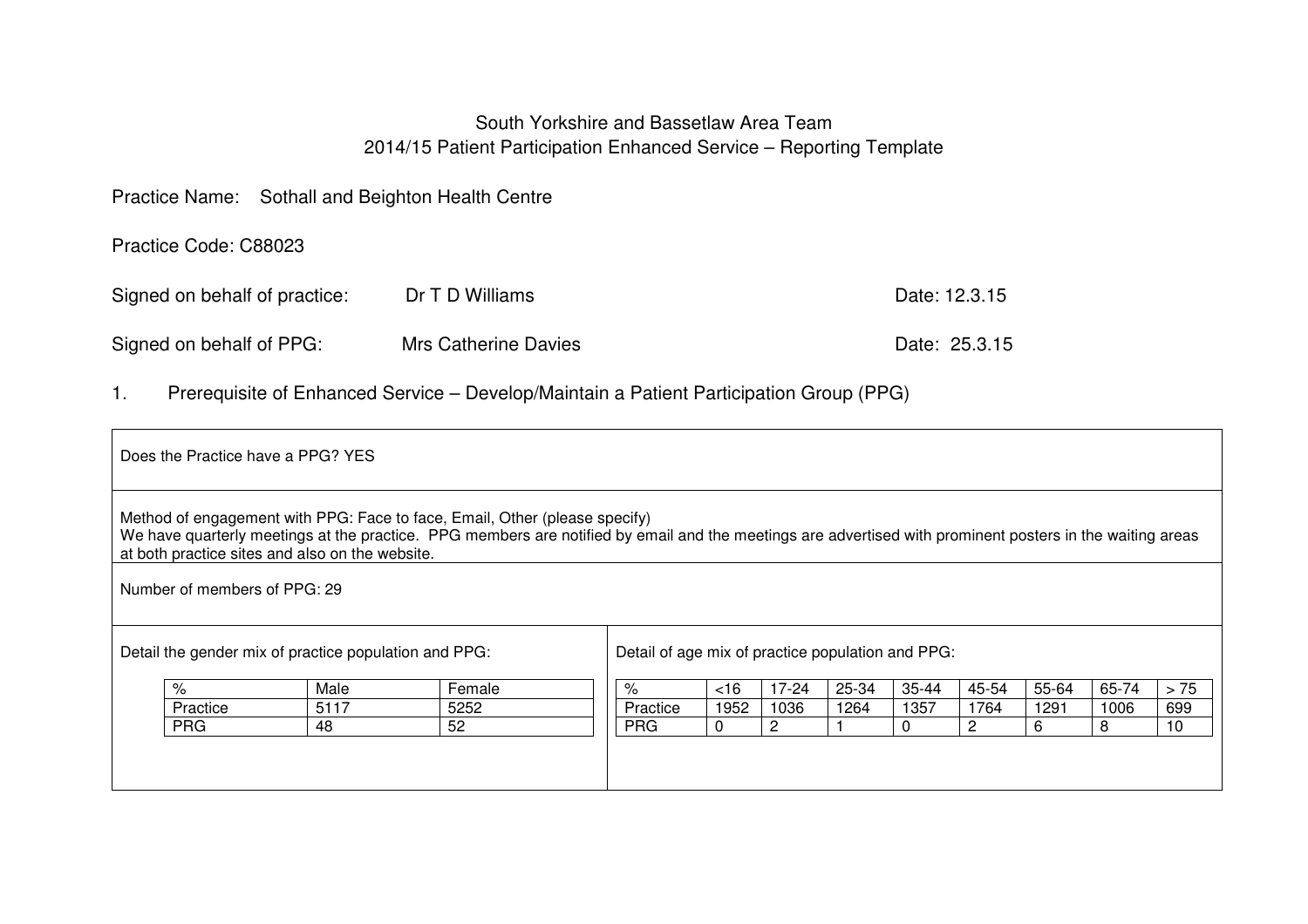Detail the ethnic background of your practice population and PRG:

|            | White          |       |                |       | Mixed/ multiple ethnic groups |              |        |       |  |  |
|------------|----------------|-------|----------------|-------|-------------------------------|--------------|--------|-------|--|--|
|            | <b>British</b> | Irish | Gypsy or Irish | Other | White &black                  | White &black | White  | Other |  |  |
|            |                |       | traveller      | white | Caribbean                     | African      | &Asian | mixed |  |  |
| Practice   | 5332           |       |                | 60    | 35                            |              | 20     | 29    |  |  |
| <b>PRG</b> | 29             |       |                |       |                               |              |        |       |  |  |

|            | Asian/Asian British |           |             |         |                |                                                       | Black/African/Caribbean/Black British |  |  | Other         |  |
|------------|---------------------|-----------|-------------|---------|----------------|-------------------------------------------------------|---------------------------------------|--|--|---------------|--|
|            | Indian              | Pakistani | Bangladeshi | Chinese | Other<br>Asian | African<br>Other<br>Caribbean<br>Arab<br><b>Black</b> |                                       |  |  | Not<br>stated |  |
| Practice   | ∩"<br><u>.</u>      |           |             | 22      |                |                                                       | ιIJ                                   |  |  | 4789          |  |
| <b>PRG</b> |                     |           |             |         |                |                                                       |                                       |  |  |               |  |

Describe steps taken to ensure that the PPG is representative of the practice population in terms of gender, age and ethnic background and other members of the practice population:

We are aware that the older and retired population are over represented in our PPG. Steps taken to increase representation of other groups have been to invite patients in person, advertise the meetings (targeting baby clinic in particular). With the proposed changes to the provision of primary care from one site as opposed to two, we have engaged in a significant consultation exercise which has reached many more of our population than the usual PPG membership and included additional meetings. On the 14/8/14 35 attended and on 4/9/14 53 attended including local councillors and the local MP. One of the action points this year is consider how the existing members might canvas opinion from a wider spectrum of the population and bring their views along to the PPG to improve the dialogue with as yet under-represented members of the practice population. We have gone beyond the above parameters to ensure that we also hear from patients with disability, chronic illness and carer status by issuing an anonymous questionnaire to include these details to our PPG members. Results are as follows: Out of 23 PPG Members returning questionnaires…

17% are carers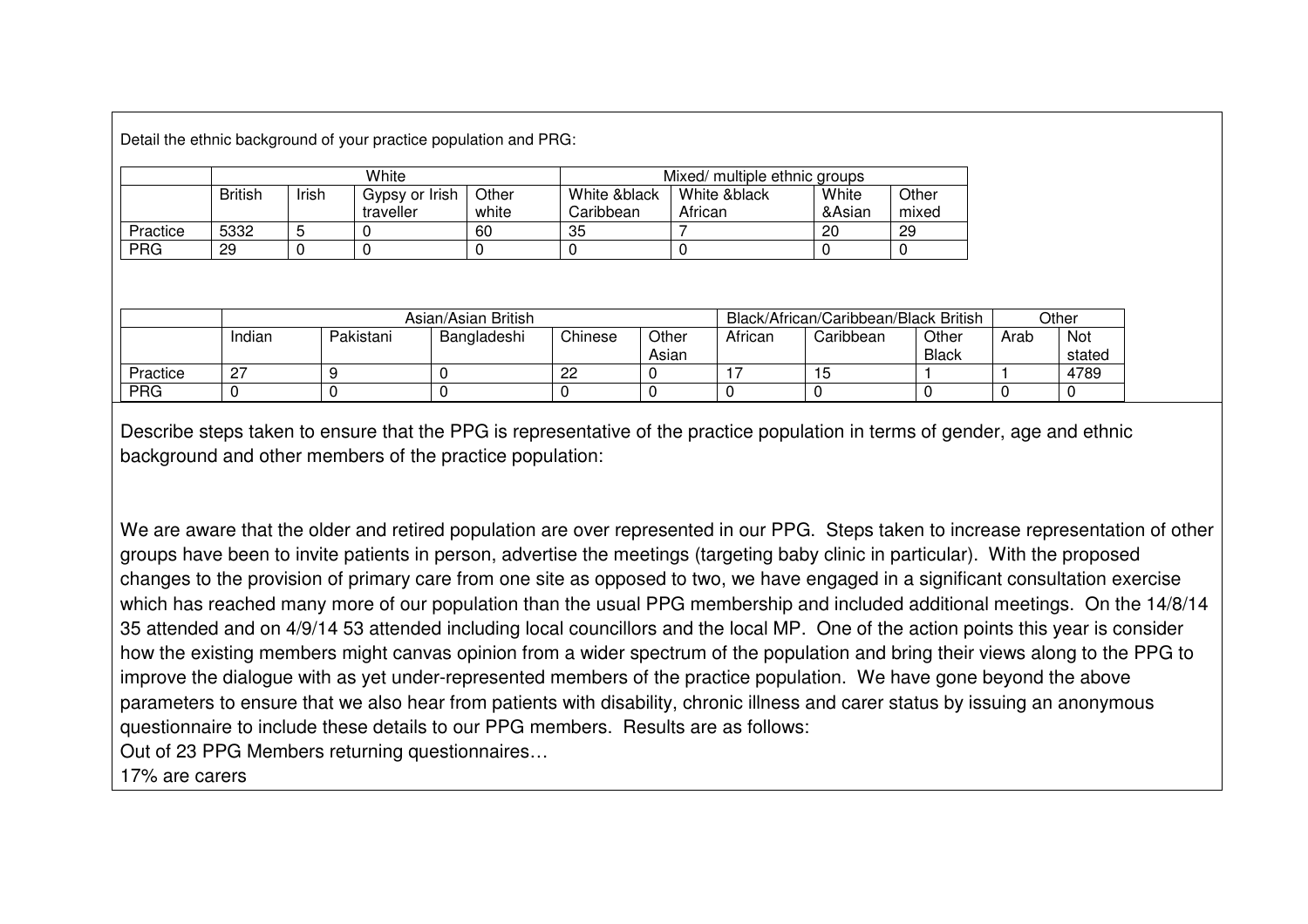91% have a long-term condition ( such as blood pressure, heart or lung disease, arthritis or pain etc.) 9% have a mental health condition 48% have a disability

70% have attended the surgery at least 4 times in the last 12 months

Are there any specific characteristics of your practice population which means that other groups should be included in the PPG? e.g. a large student population, significant number of jobseekers, large numbers of nursing homes, or a LGBT community? NO

If you have answered yes, please outline measures taken to include those specific groups and whether those measures were successful: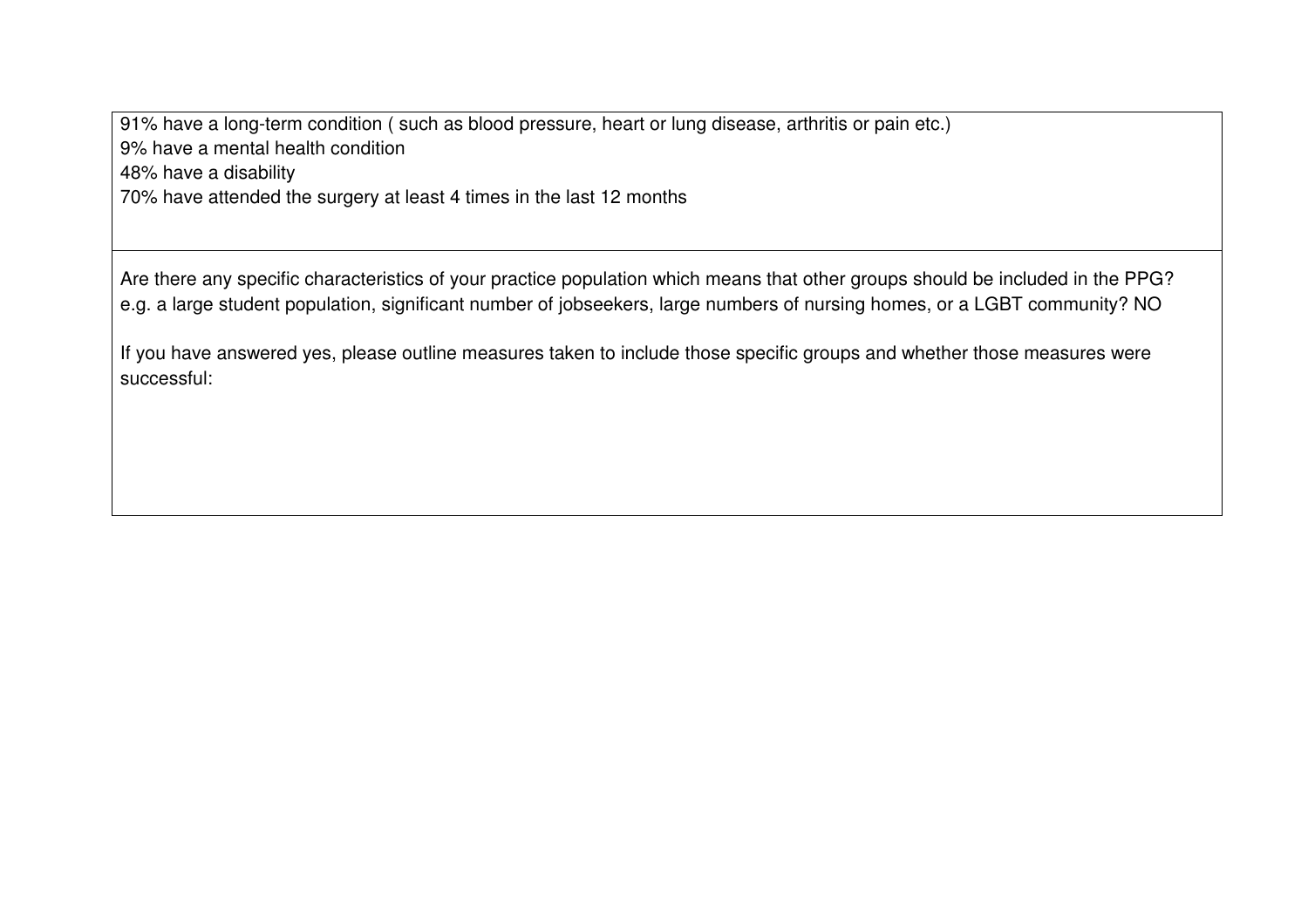# 2. Review of patient feedback

Outline the sources of feedback that were reviewed during the year:

#### **1. Patient consultation**

 We have engaged in a 3 month consultation with our practice population concerning the potential closure of one of the practice sites due to reduced funding anticipated from the PMS review as well as a number of other issues concerned with the provision of a sustainable practice for the local population. Specifically, these have included: difficulties in the recruitment and retention of clinical staff and the need to provide flexible opening hours for patients and high quality training for the next generation of GPs and hospital doctors. The practice population were informed of the consultation questionnaire via public meetings, articles in the local press, posters at the surgeries, pharmacies and local supermarket as well as by hand during home visits and on prescriptions. 640 responses to the consultation question were received and analysed and the results are detailed separately on our website. As well as seeking opinion on this question specifically, many patients commented more generally on the provision of medical services and these have been collated and informed the discussion and action plan from the PPG meeting on 12.3.15.

These comments about the current service were shared with the PPG and included concerns about the following: Transport between the two practice sites The appointments system The feel of the Sothall Building More on line booking Shorter closing at lunch times Difficult parking Consider opening the phone lines earlier than 8.30.Have a sit and wait option rather than appointments

At the PPG planning meeting 12.3.15, it was acknowledged that getting appointments especially with a particular doctor was a challenge. However, it was universally agreed that the daily telephone triage service ensured that all those who needed to be seen on the day were and most people seemed happy to make use of this service. Although none of the above areas was prioritised by the PPG, they will remain areas for consideration through the next year. There was no appetite for a 'sit and wait' appointment option within the PPG.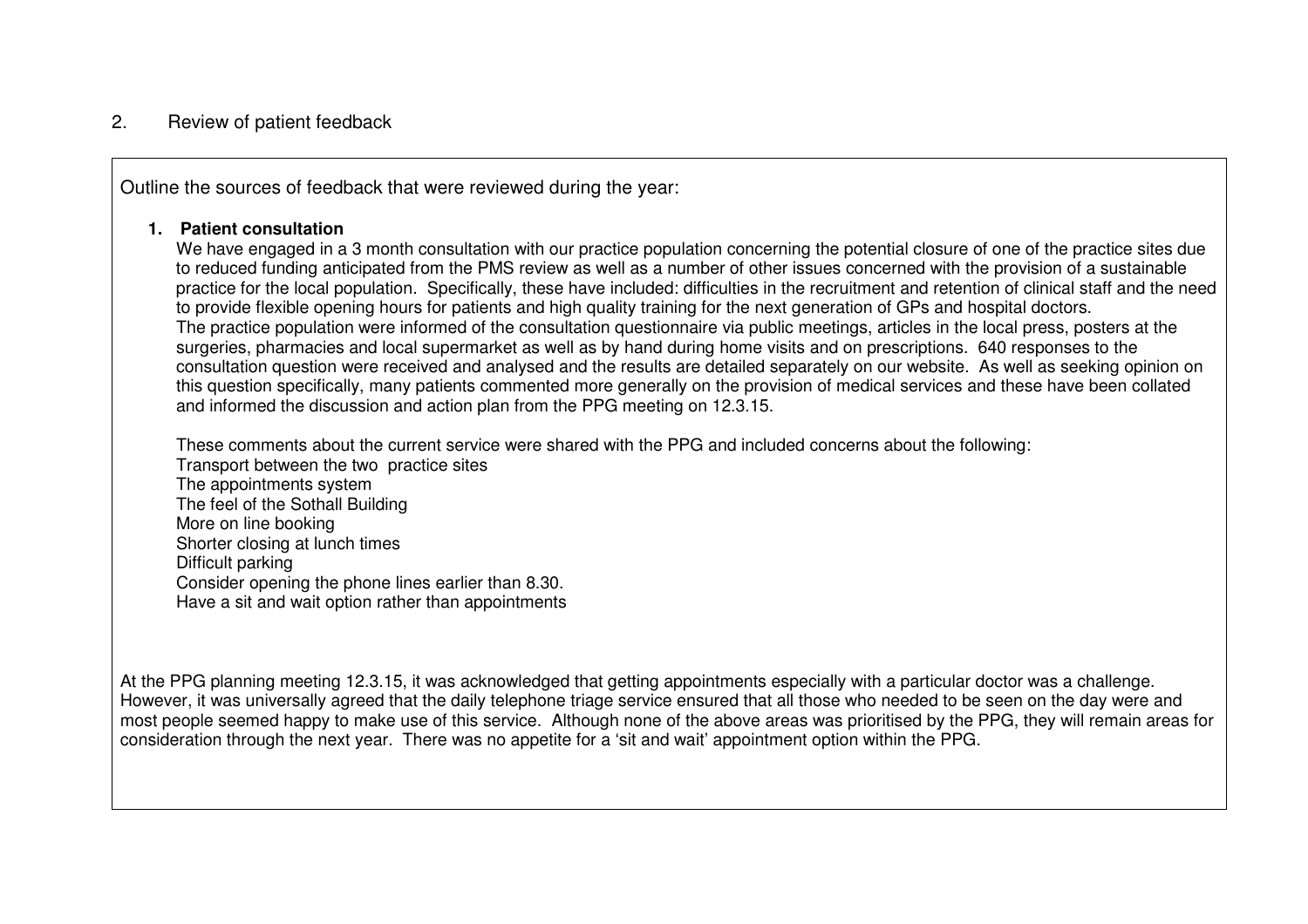# **2. Friends and Family test**

 Having undertaken to use these as part of the national program, we have collated the responses from patients and used these to inform the discussion at the PPG.

It was recognised at the latest PPG meeting, that this form of feedback had only been available for a relatively short time and the number of responses were modest. It was also highlighted that there may be better places to put the response cards in the surgery to make the most of this method of feedback.

Out 51 responses

75% were extremely likely and a further16% were likely to recommend the surgery to family and friends.

 2% were neither likely or unlikely and a further 2% were unlikely to recommend the surgery. Another 2% didn't know and 2% were extremely unlikely to recommend the surgery.

## **3. NHS Choices**

 Dr Williams is notified of any comments posted on NHS choices and undertakes to respond to these in a timely manner. The comments and responses can be seen on the NHS choices website.

How frequently were these reviewed with the PRG?

 Feedback is reviewed at least annually at present as a survey was normally undertaken towards the end of the year on this basis to inform the action plan. However with the friends and family test, we anticipate having an item on the agenda at each quarterly meeting to discuss patient feedback and any appropriate actions taken. These will of course be minuted and posted on the website and available for the practice population at each site in paper format. Comments posted on NHS choices are responded to within 1 week and normally more quickly than that. Any issues arising from these comments are reviewed at the monthly team meeting.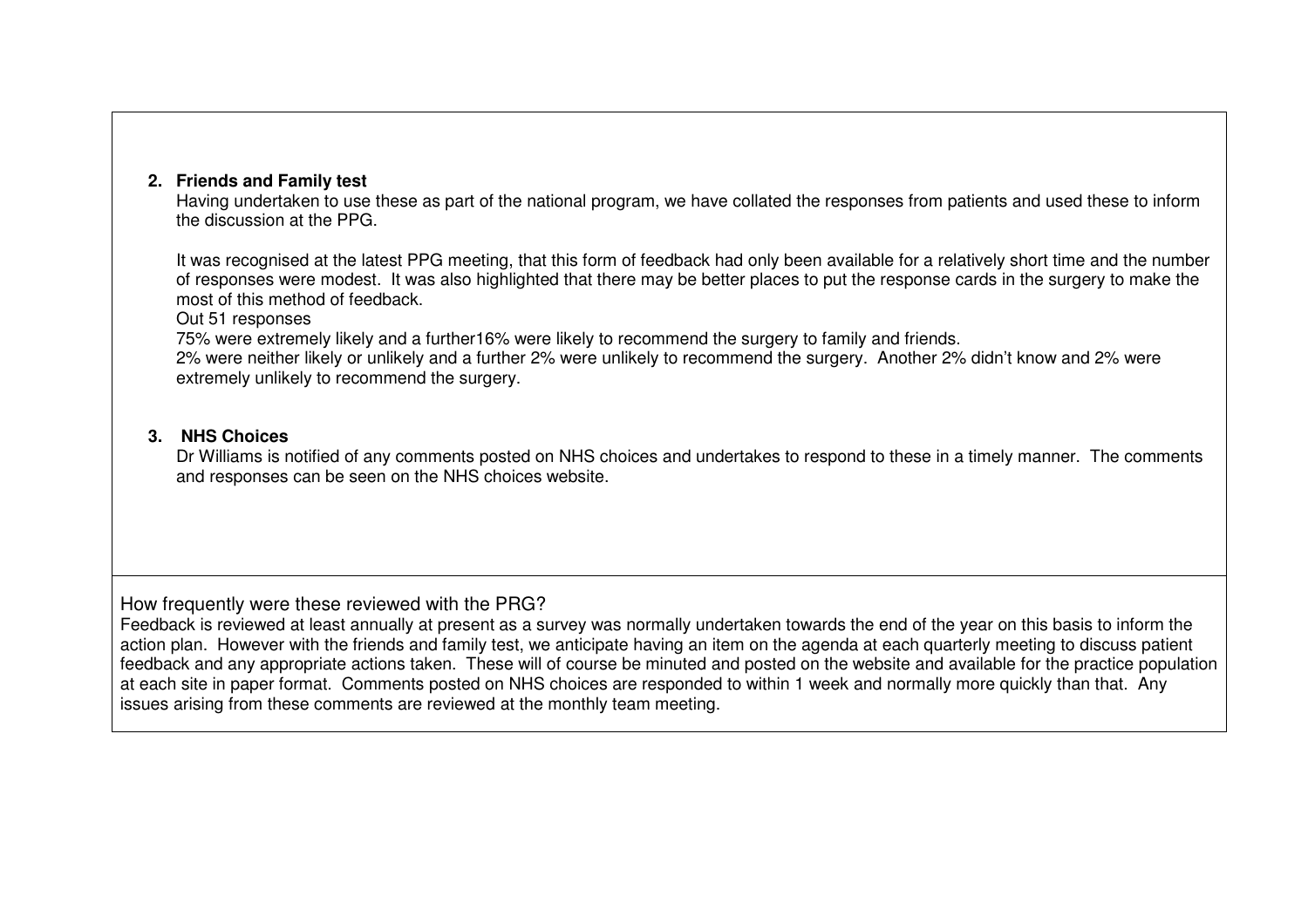# **3.** Action plan priority areas and implementation

| <b>Priority area 1</b>                                                                                                                                                                                                                                                                                                                                                                                                                                                                                                                                                                                                                                                                                   |
|----------------------------------------------------------------------------------------------------------------------------------------------------------------------------------------------------------------------------------------------------------------------------------------------------------------------------------------------------------------------------------------------------------------------------------------------------------------------------------------------------------------------------------------------------------------------------------------------------------------------------------------------------------------------------------------------------------|
| Description of priority area:<br>Develop Community Champions to offer peer support within the local area                                                                                                                                                                                                                                                                                                                                                                                                                                                                                                                                                                                                 |
| What actions were taken to address the priority?<br>This was suggested at the PPG meeting 12.3.15 and all agreed that this would be a very useful addition to the medical services<br>currently offered by the surgery. This may include linking people who wish to with others with a similar health condition for mutual<br>support and may be an add-on to the successful DESMOND scheme for patients with diabetes.<br>Actions undertaken<br>1. Dr Williams to discuss at team meeting<br>2. Dr Williams to contact Gareth Johnstone at the CCG who has experience of best practice in recruitment of community<br>champions.<br>3. Discuss at the next quarterly PPG meeting concerning next steps. |
| Result of actions and impact on patients and carers (including how publicised):<br>None as this is a new action plan. The progress will form part of the quarterly PPG agenda.                                                                                                                                                                                                                                                                                                                                                                                                                                                                                                                           |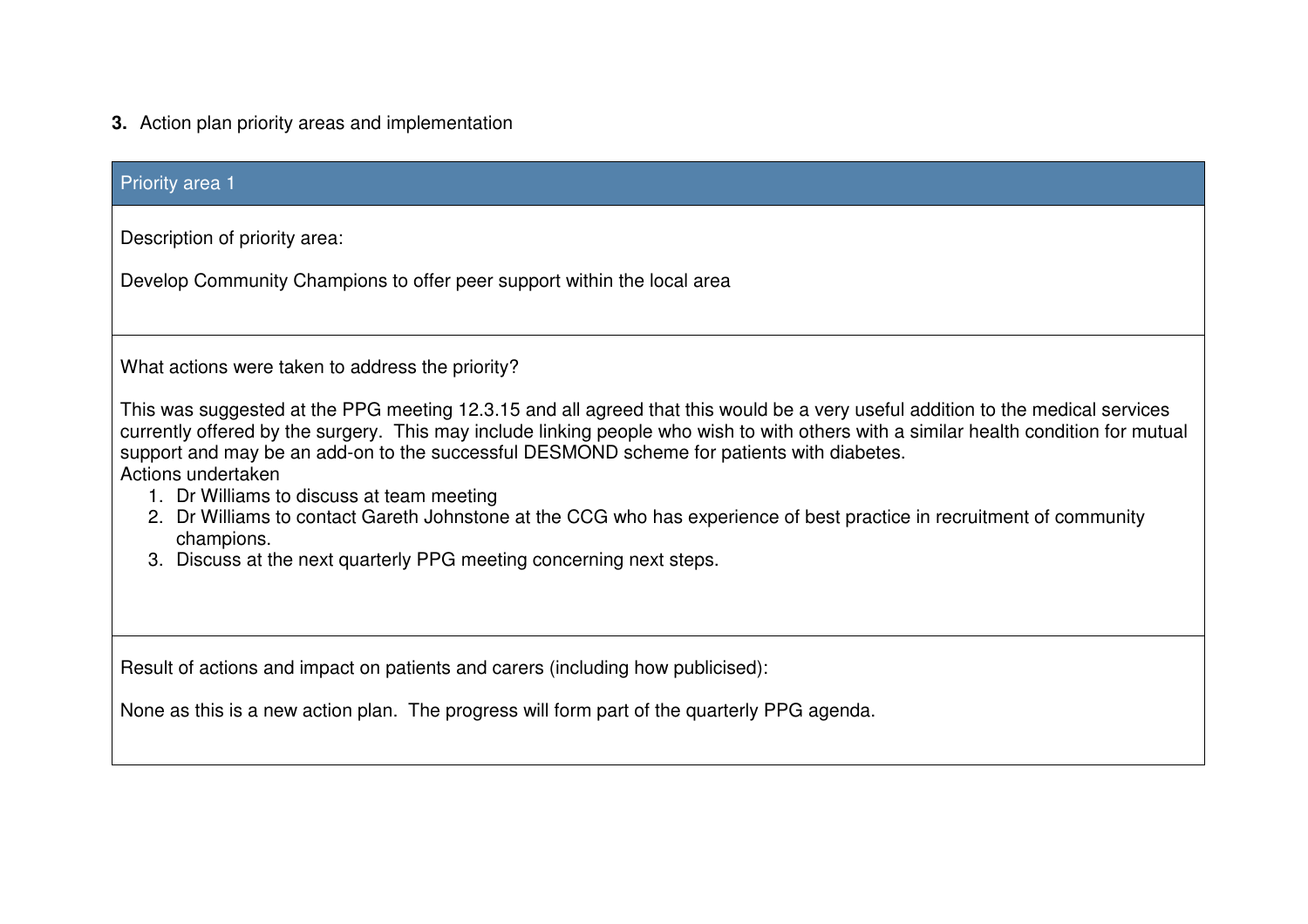# Priority area 2

Description of priority area:

Increase the representation of the wider practice population at the PPG

What actions were taken to address the priority?

- 1. Use the Family and Friends question cards and collect responses through the year (see above for the last quarter). These will be collated prior to each quarterly PPG meeting and become a regular agenda item for discussion.
- 2. Develop a stronger link with the Beighton Lifestyle centre, where information can be shared
- 3. Take on a stall at the Beigthon Gala, that will be manned by volunteers from the PPG and the practice team. This could raise the profile of the PPG and be linked to some health promotion.

Result of actions and impact on patients and carers (including how publicised):

The results of the Friends and Family test will be available in the minutes of the quarterly PPG meetings on the website and on paper at each practice site.

The overall results will be discussed in next year's report and publicised in the same way.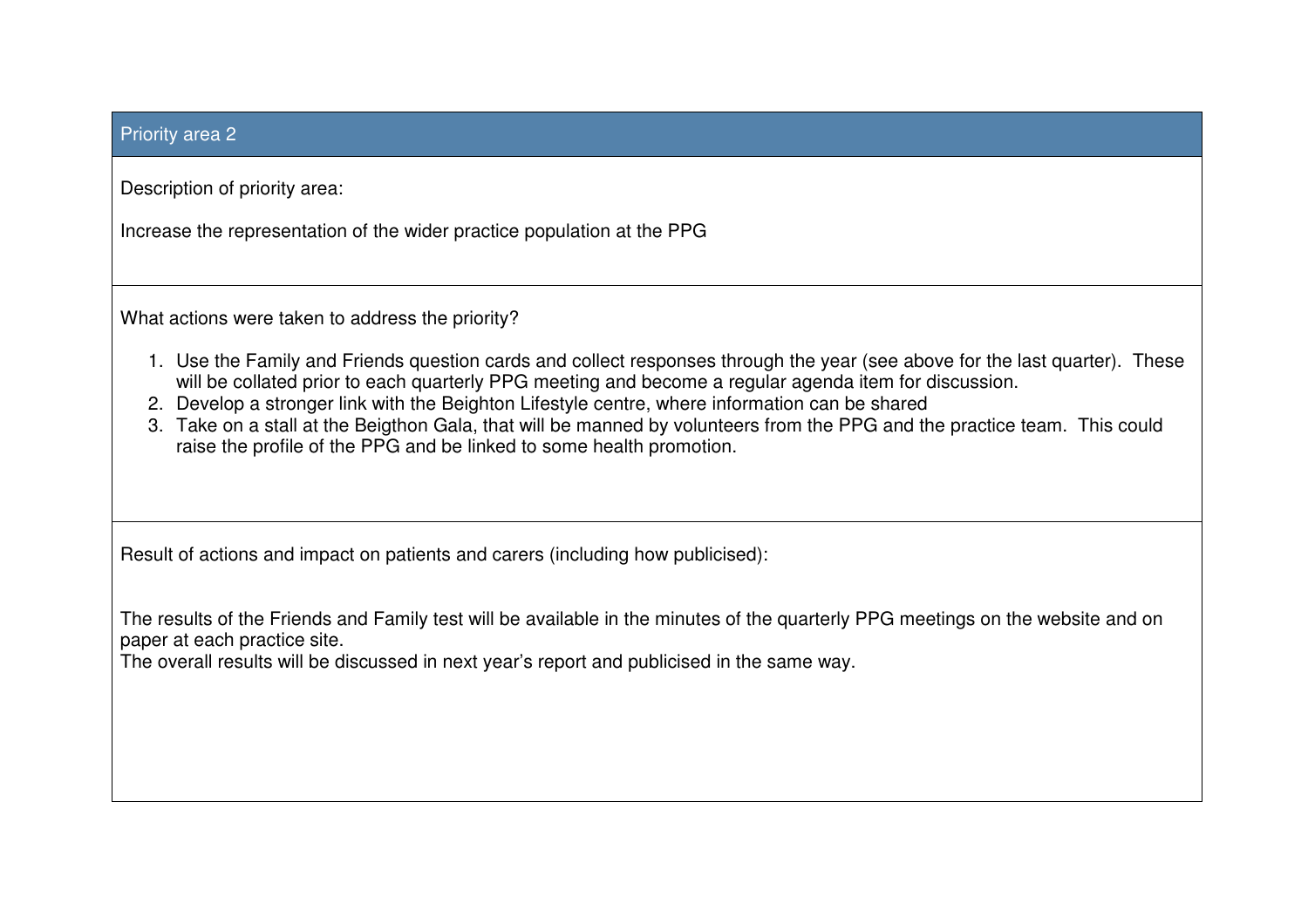## Priority area 3

Description of priority area:

Electronic Prescribing to allow patients to simply attend the pharmacy of their choice for their repeat prescriptions

What actions were taken to address the priority?

- 1. Agreed at PPG meeting to investigate further and unanimous agreement that would be useful service.
- 2. Discussed with our practice pharmacist Sarah to set up the scheme based on the benefit from experience of elsewhere in the city where it has worked well.
- 3. A clinician and administrator from the surgery will also visit other surgeries where this has worked well to learn from their experience.

Result of actions and impact on patients and carers (including how publicised):

The PPG will be advised of how this is progressing quarterly. The practice will be informed on prescriptions, at the pharmacies and during consultations where appropriate, when this system is running and available.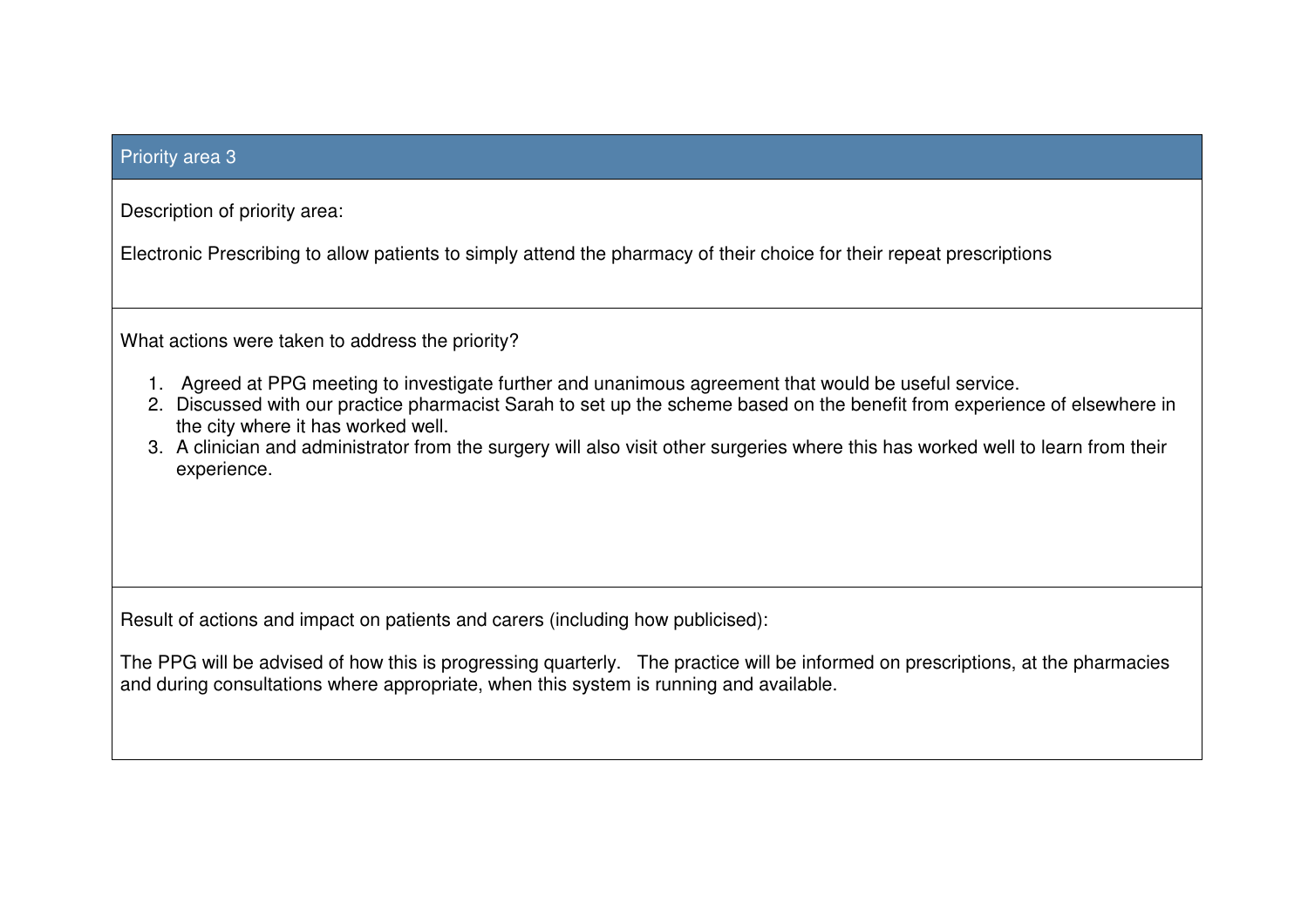# Progress on previous years

If you have participated in this scheme for more than one year, outline progress made on issues raised in the previous year(s):

The Priority Areas for last year are listed below and the progress made towards them detailed under each.

#### 1. On-line booking for doctor appointments.

Having successfully piloted online booking for Nurse and Health Care Assistant appointments, a number of appointments were made available for doctor appointments daily to book in advance. This service had been used and found very helpful by some members of the PPG, although some appointments were still un-booked and therefore released for patients to book on the day. It is likely that some patients remain unaware of these despite being publicised on the website, news-letter and at the PPG. It was also acknowledged that despite this being a national requirement, only about 1/3 of patients wanted on-line booking in the last survey.

#### 2. Re-arrange waiting room seating at Sothall to improve confidentiality at the desk.

In discussion with staff, it was agreed that we had to balance patient privacy and safety – with the receptionist being able to see the waiting room and patients clearly. It was acknowledged that the 'please wait here' sign had improved the situation and the addition of potted plants as an aesthetic screen would help further.

#### 3. Doctors Profiles on the website

The doctor's names, qualifications and areas of special interest or expertise have been put on the sothall.net website. This may allow some patients to choose more accurately who might be best clinician for them to see for their condition. It was requested at the PPG meeting 12.3.15 that these should also be available on paper for those without internet and copies have been made available at each practice site.

#### 4. Recruiting a nurse practitioner

Despite advertising we have not received suitable applicants for this role which reflects the national shortage of practice nurses and GPs. We are continuing to look at alternatives, one of which maybe a physician assistant. The PPG were supportive of this proposal and although our experience of them is limited, it would be worth considering.

#### 5. Reception Staff training

Although not part of last year's plan, the reception staff have had further in-house training on conflict resolution as part of our on-going commitment to deliver excellent customer service.